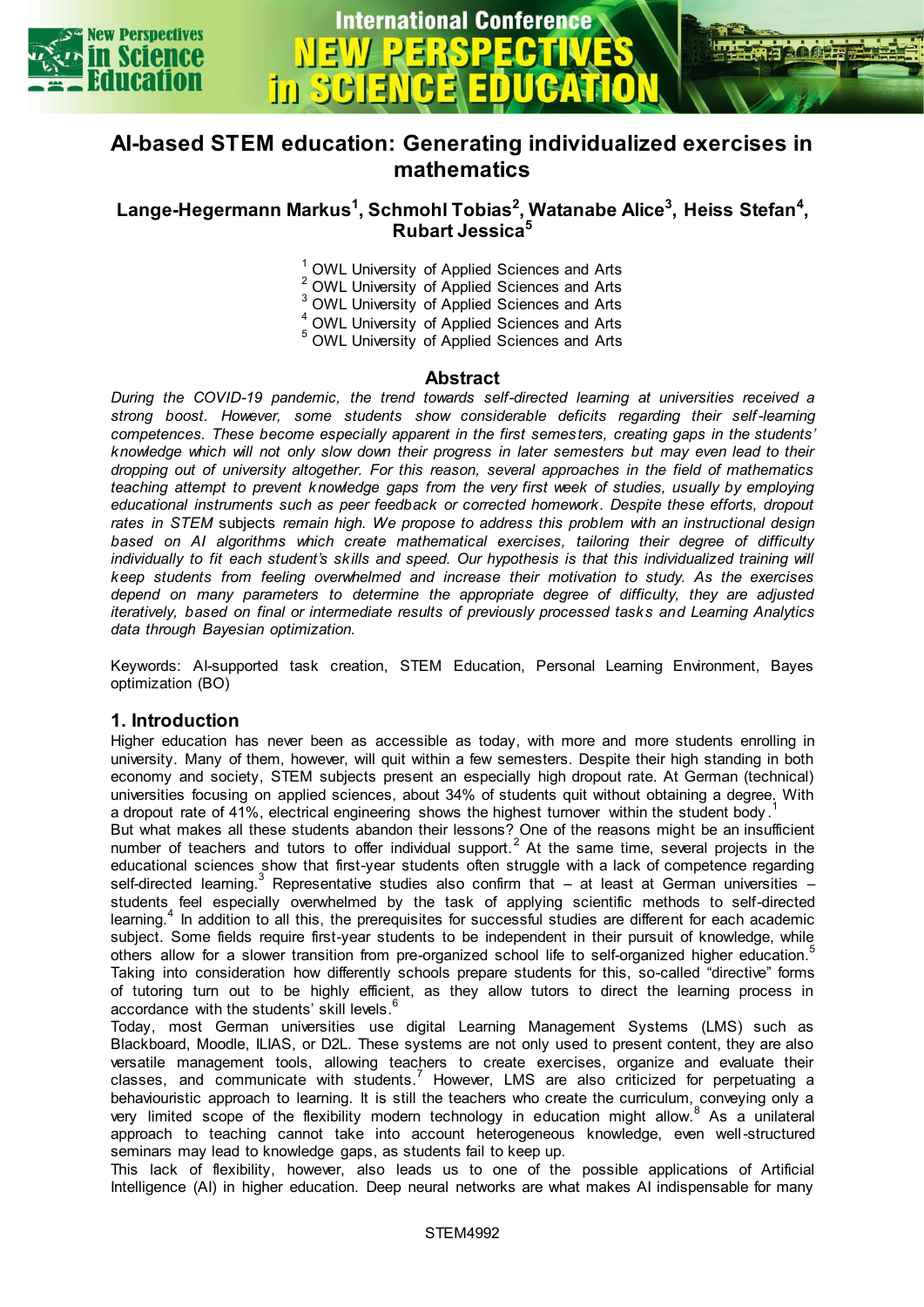

### applications in image recognition and speech processing. For predictions based on small datasets (5– 1.000 data points, typical for applications which simulate human perception), Gaussian processes (GP) are state-of-the-art. Bayesian optimization (BO) is usually employed to optimize parameters when using such small datasets.<sup>10</sup> With an iterative process, BO captures more data, thereby allowing us to choose parameters which promise reliable predictions based on GP or suggesting further exploration to improve the robustness of the model. In higher education, GP models are already in use  $13$  but neither for the creation of exercises nor with BO to improve their performance.

**International Conference** 

In this paper, we address one of the most important reasons for the high dropout rate in STEM subjects: Mathematics. Using BO to adapt the difficulty of mathematical exercises to the skill level of each student, we propose an approach to differentiation which will allows for individual support, directing students with prior knowledge towards more difficult tasks while allowing students with gaps in their knowledge to practice the basics.

## **2. Concept**

This concept has been developed as part of a design-based research project. It focuses on the creation of an AI-based tool for mathematical exercises which is meant to help students in STEM study mathematics and – in the long run – reduce the dropout rate. Our approach is both iterative and cyclical, i.e., the concept is refined by several iterations of application, each followed by a cycle of exploration, re-design and empirical evaluation.<sup>14,15</sup>

This paper outlines the development of a prototype and our assessment of the risks and potential of AI-based applications in higher education. First, we take a closer look at the AI architecture necessary for this project, then we focus on the students' side of the endeavour: How can an AI-based tool gain acceptance as a learning aid – and is there a risk of AI discriminating against students?

### **2.1. The technology behind the tool**

Mathematical exercises are easily scaled to make them more or less challenging: Change parameters such as the number of variables or types of calculation involved, and the difficulty changes accordingly. We envision to use this parameterization for an AI tool which matches exercises to students' skill levels.

First, we task the AI with predicting the probability of a student correctly solving a certain exercise. This way, teachers can use simple tasks to introduce their classes to new topics, and then increase difficulty to match individual speed and skill. The advantages of such differentiation are obvious: Working on exercises tailored to their knowledge ensures that students see constant progress and stay motivated – the risk of frustration due to overly complex tasks is dramatically reduced. At the same time, the AI creates an efficient feedback loop, automatically correcting the students' work, recognizing gaps and providing appropriate follow-up exercises. If new aspects of an exercise seem too hard for a student, the system will automatically switch to repetition.

The AI aims to provide exercises which students will correctly solve with a probability of σ. To ensure long-term success, the parameter σ must be empirically based on factors such as student motivation. For this, we suggest σ≈80% as a starting point. Motivation should always be a priority as it determines whether or not the training sessions are completed. In order to keep students engaged, the first exercises introducing them to new topics must be especially well-designed – and to do this, we need high-quality GP models to create an a-priori model from little to no datapoints.

When a student S first works on an exercise E, there is no data the model could use to predict the outcome. There is, however, data from other sources: We suggest using datapoints from other students S' who have already worked on exercise E. At the same time, we compare the performance of students S and S' by comparing their work on other types of exercise E'. This data may then be compared with the results of past semesters or even other universities – provided, of course, that the students' anonymity can be guaranteed.

In this context, Learning Analytics help us understand the data surrounding the learning process. This, in turn, helps us support the students – with prediction, intervention, recommendation, reflexion and iteration.<sup>16</sup> Identifying and supporting students who are at risk of dropping out<sup>17</sup> improves these students' odds of graduating and the overall quality of education.

Fortunately, universities provide researchers with an abundance of data which can be used to drive Learning Analytics. To name just one example: A Technical University in Germany may use the LMS ILIAS for the seminars "Mathematik 1–4". This means that around 200–250 students in Electrical Engineering and Computer Engineering use this system every year to download scripts and notes , work on exercises, and communicate through group forums.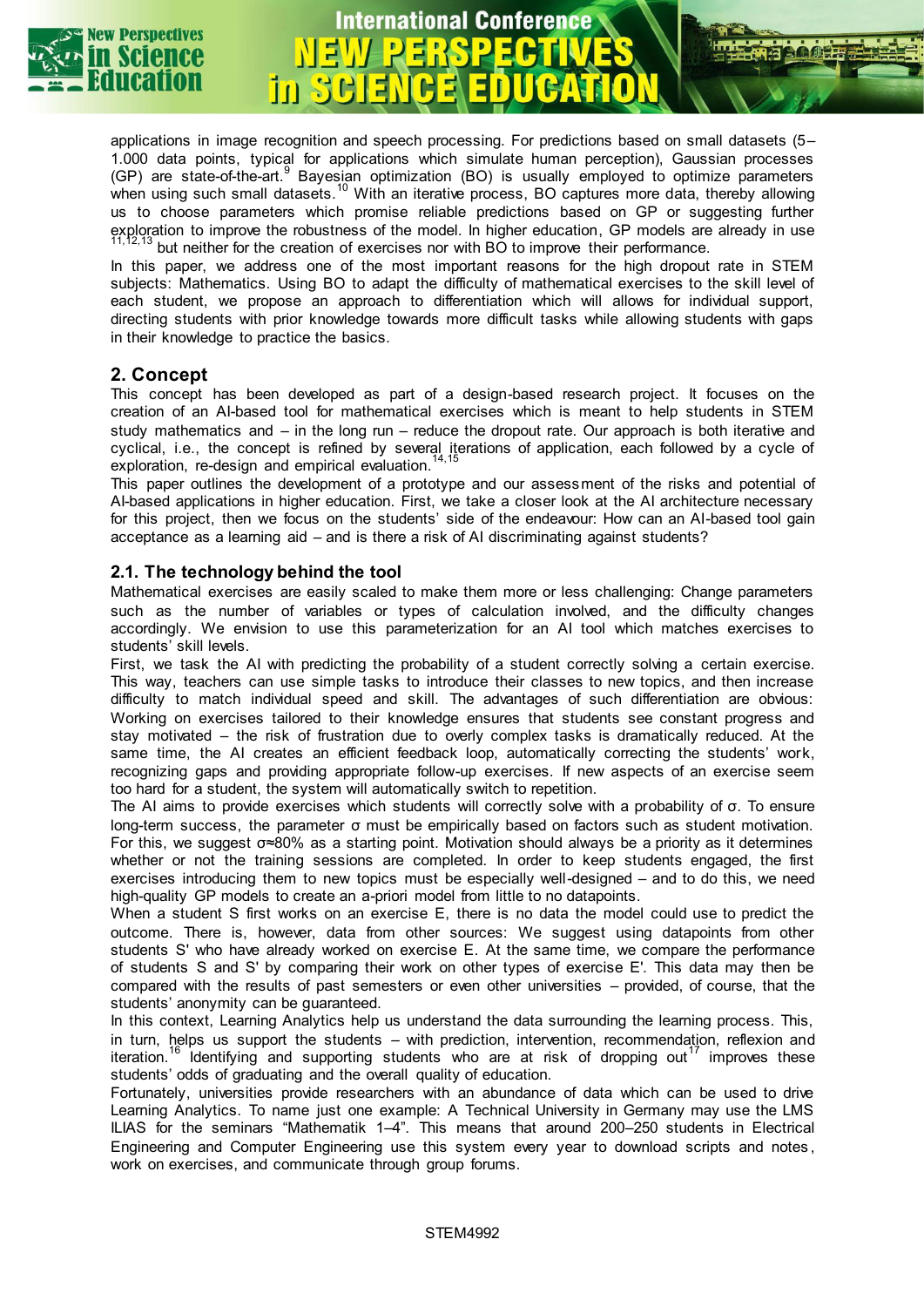

# **International Conference**



Fig. 1 Visualization of the research design

## **2.2. The educational concept behind the AI tool**

When it comes to digital education, AI is regarded as one of the most groundbreaking technologies of our time.<sup>18</sup> German universities, too, are starting to integrate it into their educational concepts<sup>19</sup>, albeit usually in the form of third party solutions such as chatbots or assistance systems. Considering the amount of sensitive user data collected by these applications, the number of on-site solutions is still surprisingly low.

Compared to international competitors, the German education system has only just begun to tap into the potential that is AI in education. Possible reasons for this slow advance are – among other things – open questions regarding ethics and data protection. Some, for example, argue that the human perspective makes education what it is today, and that it would be unethical to let machines evaluate students. Others worry about the potential for discrimination: If the machine does not need to explain why it does what it does – could its seemingly objective results not be abused to discriminate against certain people or groups? And then, from a purely legal point of view, there is also the issue of information privacy: If AI is to be integrated into higher education, the students' right to data privacy must be protected at all times.<sup>17,20</sup>

Furthermore, German universities have not involved their students in the debate on AI. As a study conducted by the Institute for Internet and Democracy shows, neither the students' opinions nor their acceptance play any role in the universities' current concepts for AI-based educational programs.<sup>20</sup> At the same time, though, it seems safe to assume that the students' opinions on AI will prove crucial for its successful application in this field. $2$ 

These aspects – ethics, data security and acceptance – are to be studied with our AI-based tool. We are already collecting data for the seminars "Mathematik 1–4" (Prof. Heiss, Prof. Lange-Hegermann), reviewing, among other things, student interaction with the software, polls included in our prototypes, and interviews with focus groups to gauge the students' reaction to the AI. A longitudinal study (mixed methods design) accompanies this iterative and cyclical collection of data.

# **3. Conclusion**

With the number of students enrolling in university on the rise and with different subjects demanding very different levels of self-organization, there is an increasing demand for e-learning concepts to support students at risk of falling behind. The concept presented in this paper offers a new perspective on the application of individually tailored exercises. Our project focuses on the often dramatically different levels of skill and experience first-year students display, as they are strongly linked to the pace at which these students acquire knowledge during their first semesters at university.

By offering individual tutoring in the first semesters, we hope to decrease the dropout rate in STEM subjects and improve the overall quality of tutoring. At the same time, our project is also meant to provide new data on the possible applications of AI in higher education – which, as research on AI as an educational tool progresses, may be used to lay the empirical groundwork for the development of new models and prototypes.